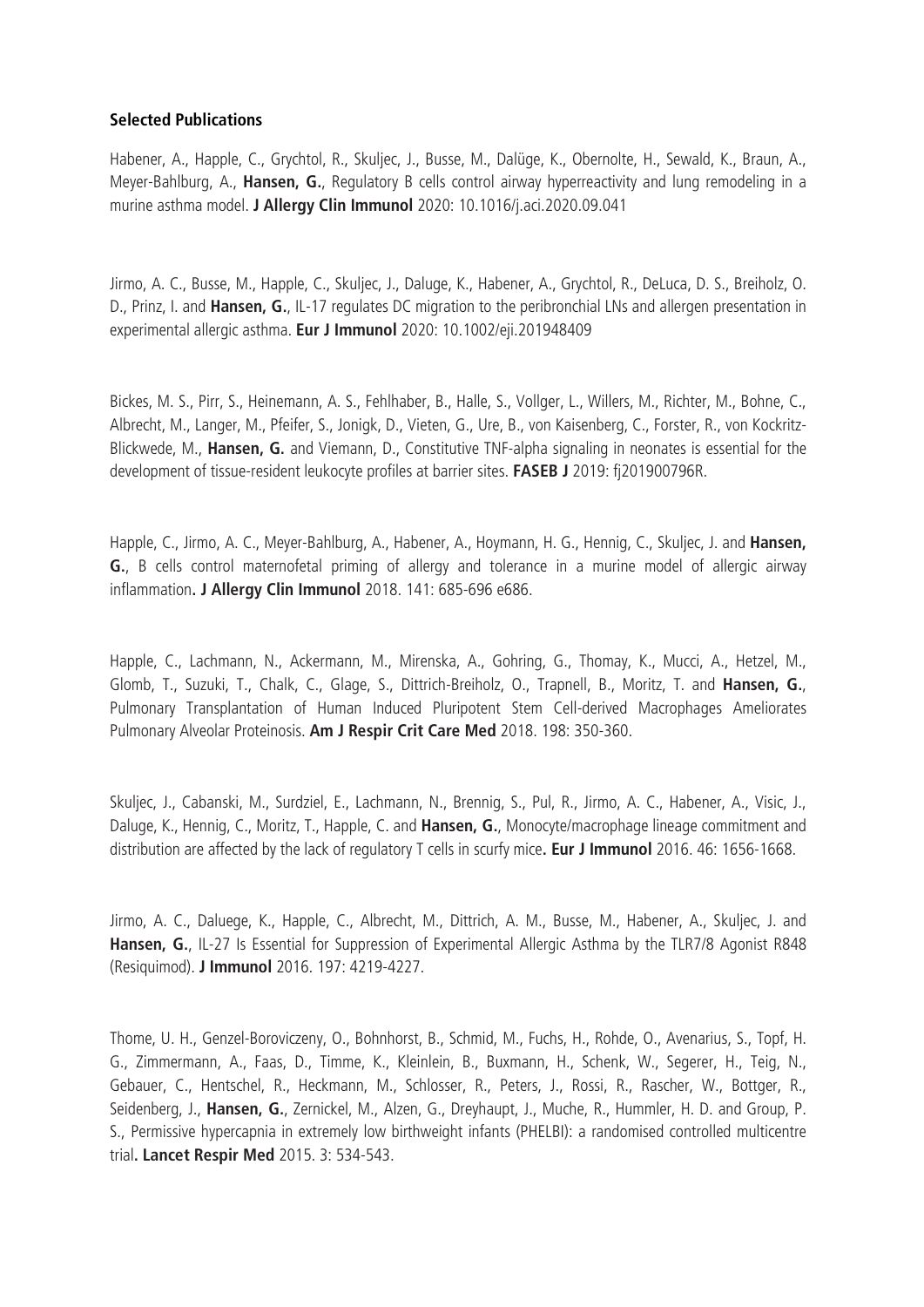Happle C, Lachmann N, Skuljec J, Wetzke M, Ackermann,M, Brennig S, Mucci A, Jirmo AC, Groos S, Mirenska A, Hennig C, Rodt T, Bankstahl JP, Schwerk N, Moritz T, **Hansen G**. Pulmonary transplantation of macrophage progenitors as effective and long-lasting therapy for hereditary pulmonary alveolar proteinosis. **Science Transl Med.** 2014. 6: 250ra113. DOI: 10.1126/ scitranslmed.3009750.

Lachmann N, Happle C, Ackermann M, Luttge D, Wetzke M, Merkert S, Hetzel M, Kensah G, Jara- Avaca M, Mucci A, Skuljec J, Dittrich AM, Pfaff N, Brennig S, Schambach A, Steinemann D, Gohring G, Cantz T, Martin U, Schwerk N, **Hansen G**\*, Moritz T\* (\*equal contribution). Gene correction of human induced pluripotent stem cells repairs the cellular phenotype in pulmonary alveolar proteinosis. **Am J Respir Crit Care Med.** 2014. 189: 167-182. DOI: 10.1164/rccm.201306-1012OC.

Hennig C, Ilginus C, Boztug K, Skokowa J, Marodi L, Szaflarska A, Sass M, Pignata C, Kilic SS, Caragol I, Baumann U, Klein C, Welte K, **Hansen G**. High-content cytometry and transcriptomic biomarker profiling of human B-cell activation. **J Allergy Clin Immunol.** 2014. 133: 172-180 e171-110. DOI: 10.1016/j.jaci.2013.06.047.

Dijkstra D, Hennig C, Witte T, **Hansen G**. Basophils from humans with systemic lupus erythematosus do not express MHC-II. **Nature Medicine.** 2012. 18: 488-489; 489-490. DOI: 10.1038/nm.2663.

Polte T, Hennig C, **Hansen G**. Allergy prevention starts before conception: maternofetal transfer of tolerance protects against the development of asthma. **J Allergy Clin Immunol.** 2008. 122: 1022-1030 e1025. DOI: 10.1016/j.jaci.2008.09.014.

Polte T, Foell J, Werner C, Hoymann HG, Braun A, Burdach S, Mittler RS, **Hansen G**. CD137- mediated immunotherapy for allergic asthma. **J Clin Invest.** 2006. 116: 1025-1036. DOI: 10.1172/ JCI23792.

Polte T, Behrendt AK, **Hansen G**. Direct evidence for a critical role of CD30 in the development of allergic asthma. **J Allergy Clin Immunol.** 2006. 118: 942-948. DOI: 10.1016/j.jaci.2006.07.014.

Hofmann, H. S., **Hansen, G.**, Burdach, S., Bartling, B., Silber, R. E. and Simm, A., Discrimination of human lung neoplasm from normal lung by two target genes. **Am J Respir Crit Care Med** 2004. 170: 516-519.

**Hansen, G.**, Jin, S., Umetsu, D. T. and Conti, M., Absence of muscarinic cholinergic airway responses in mice deficient in the cyclic nucleotide phosphodiesterase PDE4D. **Proc Natl Acad Sci U S A** 2000. 97: 6751-6756.